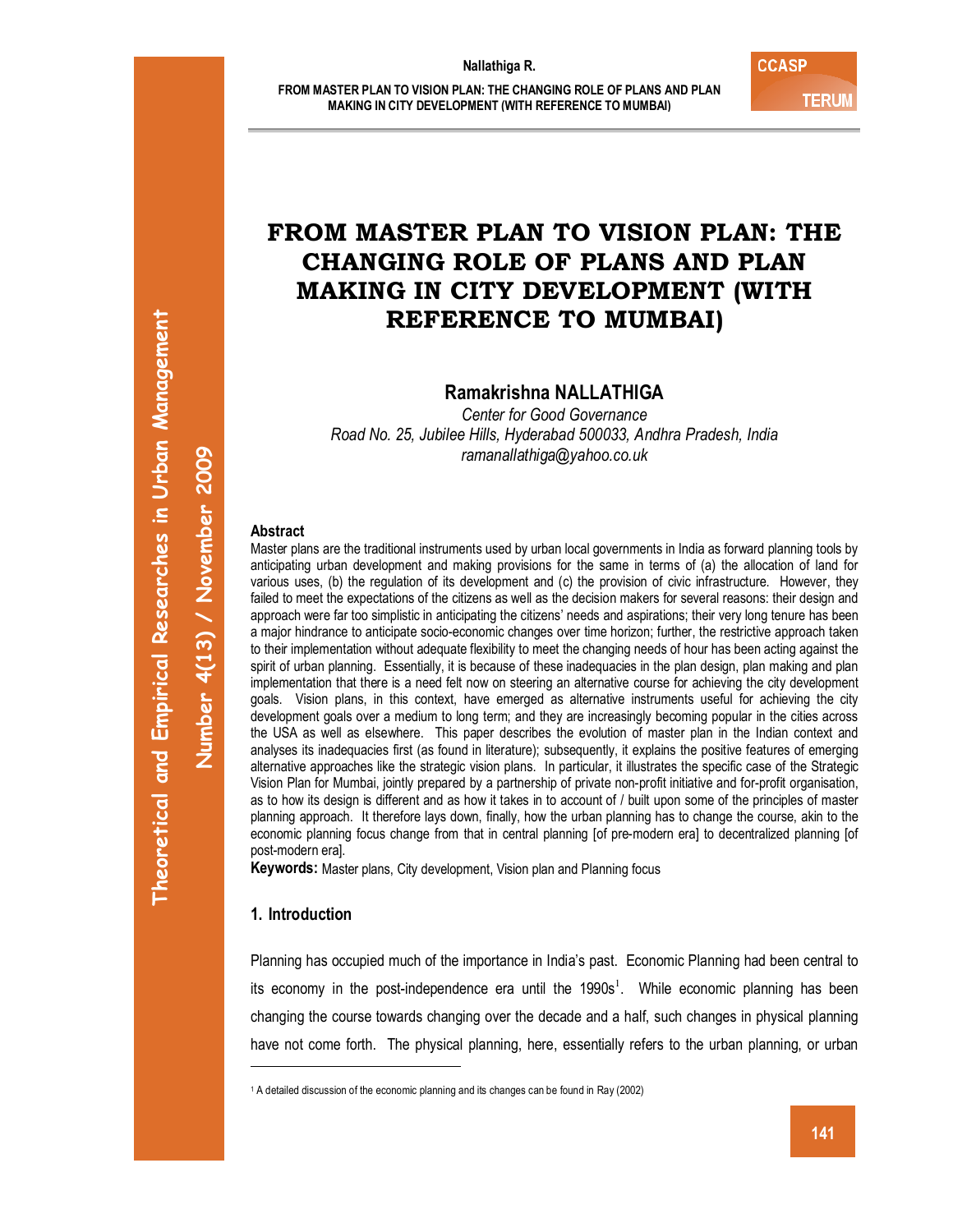**CCASP TERUM** 

#### **FROM MASTER PLAN TO VISION PLAN: THE CHANGING ROLE OF PLANS AND PLAN MAKING IN CITY DEVELOPMENT (WITH REFERENCE TO MUMBAI)**

development planning, with which we are concerned in this paper. India's strong historical past in the form of civilization and associated systems has been well researched by historians e.g., Thapar (1990), of which town planning was a characteristic of the civilizations more than 2000 years ago. However, much of this planning was a concerted effort of specific kingdoms prevalent at various points of time in history rather than an outcome of documented and institutionalized procedures, rendering it difficult to compare the ancient planning systems with the modern planning systems. The modern town planning came to vogue in a civilized society based on institutionalized systems. Like several other countries, much of the current town planning system in India owe's its origins to the British town planning system, although the features and functioning of it are very different from the British system. The British Town Planning System is rather democratic, participatory, decentralized and uses legal and economic principles in the design of its practice (Cullingworth and Nadin, 2001)

The Indian Town Planning System evolved much through a variety of town planning initiatives during the colonial rule. British rulers have from time to time estimated the need for evolving the cities in the past to serve the economic needs of their mother land, and in the process have laid down some principles for organization of human settlements, laying down infrastructure, legislation for legal validity of the planning proposals. Although admirable for the society that was yet developing, the system was purportedly designed to serve the economic interests of the British first and the social interests of citizens later. The Colonial Planning had several other undesirable features associated with it. It systematically catered to the interests of colonizers rather than the servicing population, it had the draconian features that characterized the colonial rule in India, and finances for plan implementation largely came from exchequer filled by the taxes from peasants and labor. It provided a picture of Victorian grandiose of the 'rulers' within the city and contrasting poor neighbourhoods resided by the 'ruled' – reflecting the divide of Victorian and Indian cities (Mehrotra and Dwivedi, 1995). However, it certainly laid down the foundations for catering to the future needs of an increasingly urbanizing society in the post-independence era.

India continued with a town planning system whose legislation was framed by the British by adapting it to the requirements of the Indian cities and this was primarily done through the town and country planning acts of various States. These acts have mandated the development of Master Plans for the development of cities conceivable in the next 20 or 25 years. The Master plans, or development plans, featured the land use plan – present and proposed – and development control restrictions. In many states, this involves estimation of future population, socio-economic conditions and their infrastructural needs and preparation of plans for ensuring that the necessary facilities are in place when the development takes place. The plans were supposed to make proposals/schemes for the provision of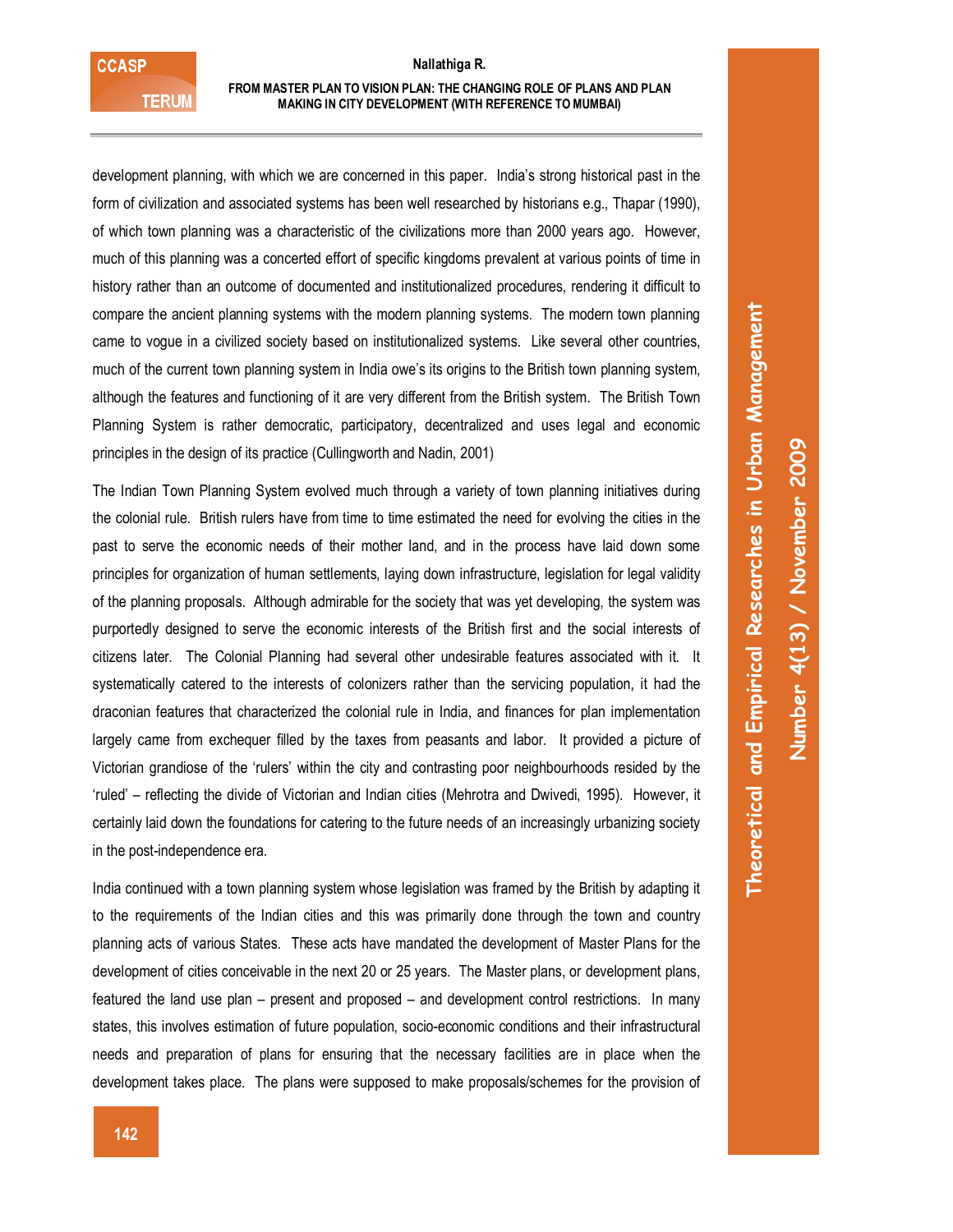**Number 4(13) / November 2009** 

Number 4(13) / November 2009

various facilities and ensure that the basic amenities/services are in place; in that process, they were also to guide the urban development. This approach certainly assumes the State, or government, as the major producer of all goods and services – public and private, which was the thinking prevailing for a quite long time in the history. We will discuss in this paper this basic approach that was drawn from the colonial system has yielded the results in practice, if not so what are the new ways or methods that could replace or strengthen it. Here, though we make reference to the town planning in India, in general, our primary intention is also to make some specific observations from the experiences in Mumbai of its development planning in the post-independence era. We will first take an overview of Mumbai's historical development past and the evolution of its planning system over time before critically examining the master plan approach and practice in Mumbai. Subsequently, the need for an alternative approach of Vision Plan is discussed together with the elements Vision Plan of Mumbai and its methodology.

# **2. Evolution of Mumbai City and Its Planning System**

# *2.1. Mumbai's Evolution*

Mumbai, earlier known as Bombay, was once a congregation of seven tiny islands mostly lived in by fishermen and farmers (Mehrotra and Dwivedi, 1995) conquered by the King of Thane in the year 1400 but soon passed in the hands of another ruler. It grew at snails pace until Vaso-da-gama, the Portuguese traveller set his foot in 1453 in a bid to discover New Land. The Portuguese rulers slowly explored India and came to acquire a foothold in Mumbai by 1600 (Chandrashekhar, 2005). The British had started settling in Calcutta and Surat by that time. In 1661, Mumbai was given to Prince Charles of Britain as a marriage gift in his marriage with Princess Catherine of Portugal. But, it was the East India Company which first noticed the hidden potentials Mumbai in the form of a natural harbour and it obtained a lease of Mumbai in 1668. Mumbai soon became their gateway to prosperity with the trade becoming more efficient. It also developed a naval base. A port was established and a fort was constructed in Mumbai. Trade incentive and security attracted people from the mainland. By 1720, the population of Mumbai rose to 16,000 (Chandrashekhar, 2005).

### *2.2. Rise of Mumbai as Economic Powerhouse*

By the beginning of 19<sup>th</sup> Century, the English became a major political power. This gave boost to trade an influx of population and so do the formation of a new town and extension of the city. Noting that Mumbai's climate was suited for textile mills, the first cotton mill was established in 1854, which marked the beginning of an industrial era in the history of Mumbai. With the operationalisation of Mumbai port in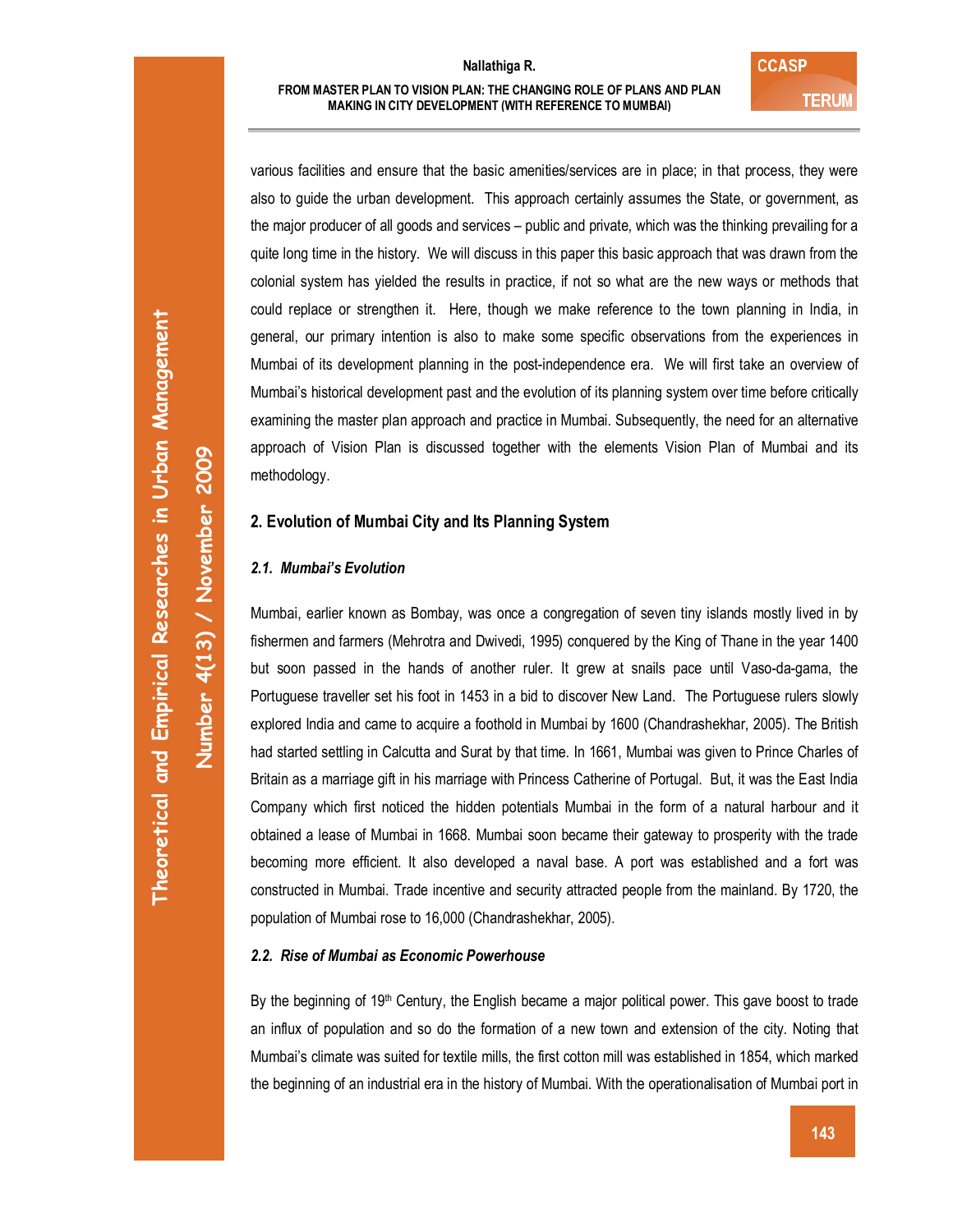### **FROM MASTER PLAN TO VISION PLAN: THE CHANGING ROLE OF PLANS AND PLAN MAKING IN CITY DEVELOPMENT (WITH REFERENCE TO MUMBAI)**

1860, and the opening of the Suez Canal in 1869, the trade activity was revolutionised as it reduced the distance of Mumbai from England by almost half (Chandrasekhar, 2005). British rule give full freedom for uninterrupted trade between Mumbai and the mainland. This resulted into rapid growth of commerce and industrialisation. By the end of the  $19<sup>th</sup>$  Century, many civic services were provided - water supply, drainage system, reclamation of tidal flats, health services, cemeteries, educational institutions, street lights, markets etc.

### *2.3. Evolution of Municipal Institutions*

The Bombay Municipal Corporation (BMC) Act was enacted in 1888 giving rise to Local Self Government. This was the first attempt to regulate the functioning of the City in a planned manner. The notorious plague of 1896 led to a quarter of the population deserting Mumbai; as the city faced commercial extinction in order to improve hygienic conditions BMC was compelled to provide proper drainage, clean water and planned reclamation (Chandrasekhar, 2005). Towards this Mumbai City Improvement Trust was established in 1898. This was the first attempt to deal with the evils of unplanned development of the City. From the beginning of the  $20<sup>th</sup>$  Century, the City has been a destination of migration and coped with development pressures.

#### *2.4. Early attempts of Planning in Mumbai*

The Bombay Town Planning Act was enacted in 1915. Under the obligatory provisions of this Act, various Town Planning schemes were framed by the BMC in the suburbs. In particular, the Bombay Development Department (BDD), established in 1920, undertook massive housing schemes in the City, now known as BDD Chawls, and also undertook Backbay reclamation (Chandrashekhar, 2005). After independence, there was heavy influx to the city but the infrastructural facilities of the past considerably helped the growth of industries, business and trade. The first major effort of urban planning was the Modak Meyor Master Plan of 1948, which laid down overall growth of Mumbai as the overall objective. As the city became too congested, the limits of the city were first extended in 1950 to cover the area of near suburbs. Later on in 1957 it was extended to farther suburbs to the north. The Mumbai Town Planning Act of 1954 replaced the earlier Act of 1915. The New Act made it obligatory for local authorities to prepare the Development Plans for the areas administered by them within the stipulated period in addition to the preparation of the Town Planning Schemes. This act was later replaced by a modified Act named Maharashtra Regional & Town Planning Act, 1966, which covered the enactment's keeping in view the regional aspects of its development ad growth. This paved way to the First Development Plan of 1964.

**Theoretical and Empirical Researches in Urban Management**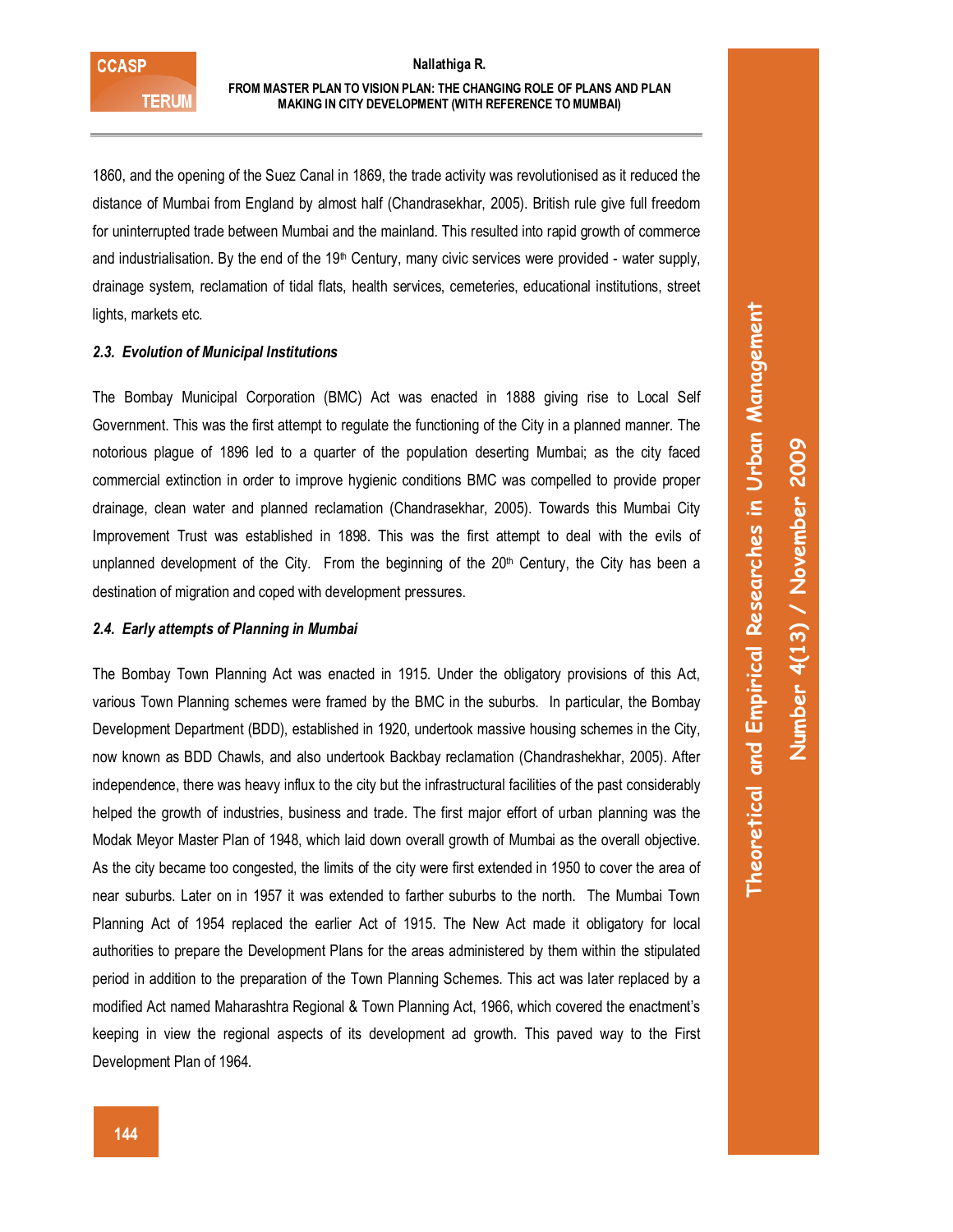Its very interesting to note that the history of Mumbai city is replete with early colonial plans that were able to address the growth needs of the city very well, except during the time period of plague epidemic, but at the same time they were primarily catering to the needs of trade and commerce and economic growth of colonial super power. It will be interesting to note, later, that in the post-independence era the development planning of Mumbai – both policy and practice – focused much on regulation and the quality of life for improving the welfare of existing population without much attention to the economic changes, population growth and inevitable immigration. The lack of concern for these basic issues and the failure on implementation are the major shortcomings of the development planning in the postindependence era, which we will discuss later.

### **3. Master Planning in India and Its Experience**

Master planning aims at improving the urban environment as the efficiency of urban settlements largely depends upon how well they are planned, how economically they are developed and how efficiently they are managed. Planning inputs largely govern the efficiency level of human settlements. In one sense, master planning is basically an exercise of resource planning, generation, development and management (Tiwari, 2002). The master plan, which was perceived to be a process rather than a conclusive statement, provides guidelines for the physical development of the city and guides people in locating their investments in the city. In short, Master Plan is a design for the physical, social, and economic development of the city, and also to improve the quality of life as well. The functions of the Master Plan / Development plan are as follows (Tiwari, 2002):

- To guide development of a city is an orderly manner so as to improve the quality of life of the people
- Organize and coordinate the complex relationships between urban land uses
- Chart a course for growth and change, be responsive to change and maintain its validity over time and space, and be subject to continual review
- Direct the physical development of the city in relation to its social and economic characteristics based on comprehensive surveys and studies on the present status and the future growth prospects; and
- Provide a resource mobilization plan for the proposed development works.

The concepts and methods of the traditional Master Planning in India owe their origin to the British town planning laws. The Master Plans have primarily confined to the aspects of land use and development

**Number 4(13) / November 2009**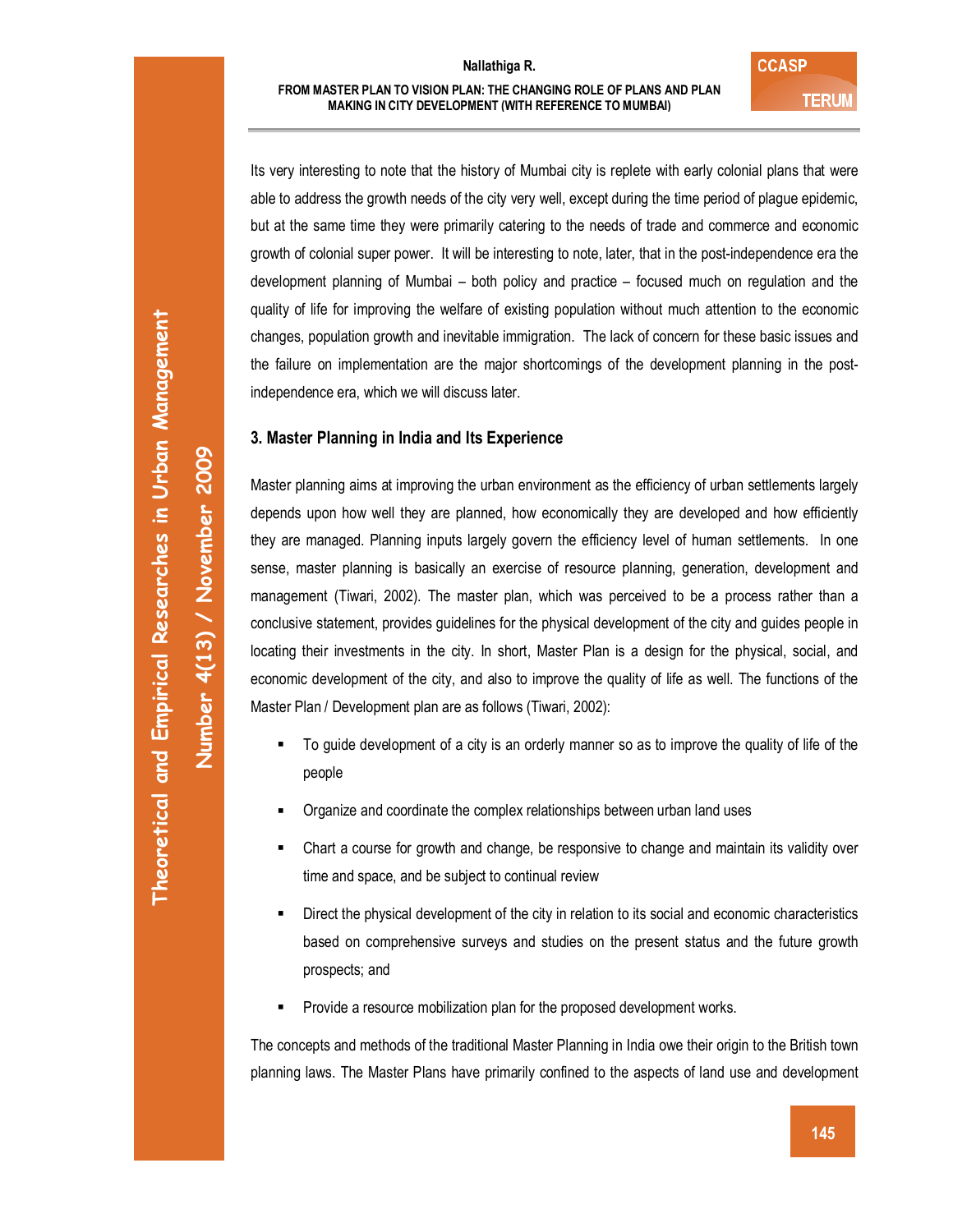# **FROM MASTER PLAN TO VISION PLAN: THE CHANGING ROLE OF PLANS AND PLAN MAKING IN CITY DEVELOPMENT (WITH REFERENCE TO MUMBAI)**

control. Yet, there is a widely held view that the Master planning methods adopted over the last few decades in India have not produced a satisfactory physical environment (Tiwari, 2002) and have not been effective in the outputs as well as outcomes (Meshram, 2006). The planning process in the past has been unduly long and largely confined to the detailing of land use aspects. Functionally, master plans paid inadequate attention to the provision of trunk infrastructure, environmental conservation and financing issues, the last one rendering them to be unrealistic proposals without budgets (Meshram, 2006). Moreover, master planning approach lacked a holistic view of urban development and did not deal with interconnecting issues. For example, in most cities, master plans have not been translated into socio-economic development plans and investment programmes and, often, the physical planning exercises were restricted to core urban areas without much integration with the peripheral areas and rural hinterlands (Tiwari, 2002). Attempts to adopt an integrated development plan approach, based on national, state and regional strategies and recognition of the spatial and functional linkages between settlements of different orders have not been made much (Meshram, 2006). Also, planning and plan implementation processes have not paid adequate attention to the integration of land use and transport planning. The fact that transport is a key determinant of land use and "leads" development is sometimes ignored (Meshram, 2006). Therefore, it appears that the shortcomings of Master Plan approach are in design, conceptual issues and procedures rather than in applied context as implied in Box 1.

# **Box 1: Shortcomings of Master Plan Approach**

- **EXECT** Large Master Plans are too static in nature and they take very long time to prepare and are too infrequently updated (though frequent case-by-case relaxations in plan with a view to serve vested interests)
- **EXECUTE:** Master plans rarely provide guidelines on the plan techniques of implementation
- Master plans rarely evaluate the costs of development they propose or the methods of financing them
- Master plans are often based on unrealistic appraisal of economic potential of the planning areas and, in some cases, on the needs
- Master plans seldom provide a compelling ratio of detailed land use and elaborate land use regulation or control
- Community or elected representatives or NGOs are not involved in the planning process meaningfully.

# *Source:* UN-ESCAP (1984)

Besides the above principles on which Master Plans fared poor, the major criticisms of Master Plan approach adopted in the country are summarized as follows (Tiwari, 2002):

**Theoretical and Empirical Researches in Urban Management**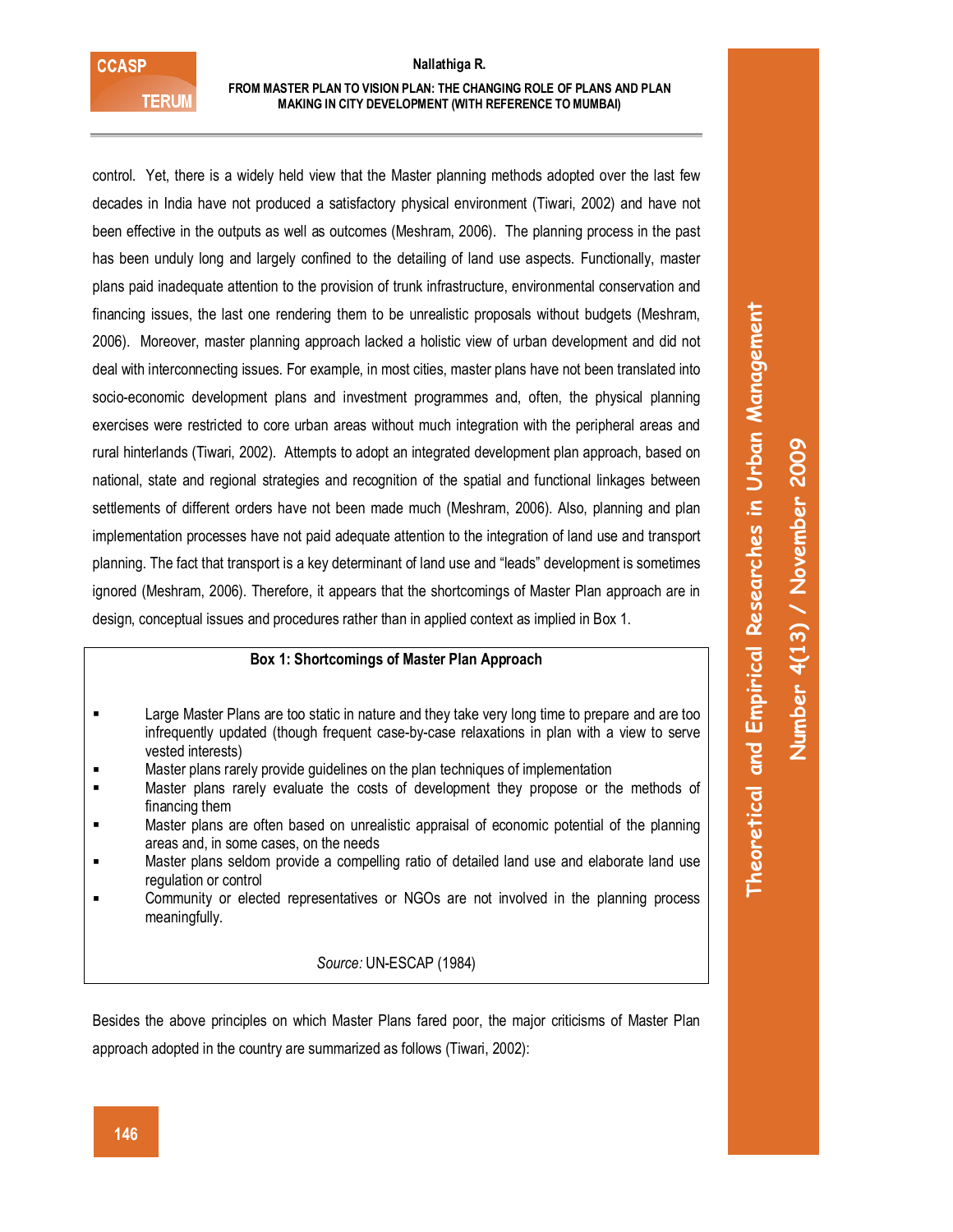- *Plan Preparation Techniques:* The Master plan details out the urbanized and urbanisable areas under its jurisdiction and suggests land use up to the neighborhood level. This minute detailing has resulted in lack of flexibility and has hindered individual self-expression.
- *Plan perspective:* The plan projects and 'end state' scenario for 20-25 years is not detailed enough for short and medium-terms actions.
- *Static Plan:* The plan is mostly static and not amendable to quick mid-course corrections.
- *Delays:* Inordinate delays in Master Plan preparation and approval and, in addition, difficulty in obtaining possession of land sought to be acquired for the purpose is one of the main hindrance to speedy and successful implementation of the Master Plan.
- *Growth of the City:* The efficacy of the master Plan is adversely affected by the divergence between the precept growth and practical reality.
- *Ineffective Public Participation:* The mechanism for public participation is ineffective in the process of development planning, in both its preparation and implementation. It is more topdown than a bottom-up approach.
- *Weak information Base:* Master Plan preparation is undertaken with a very weak information base especially on socio-economic parameters, housing and environment.
- *Impractical Physical standards:* The plans prescribe impractical densities and layout high standards in an effort to improve the quality of life in a city. These are generally higher than what the city population, particularly the poor, can afford.
- *Lack of Financing Plan:* Estimates of financial outlay do not match the development works envisaged in the Master Plan. The strategies for raising resources required for plan implementation are never an integral part of the plan.
- *Spatial Planning vis-à-vis Development Planning:* Urban planning in India has been overshadowed by its spatial content instead of realization of social and economic objectives. Town planning exercises tended to concentrate on physical order and environmental quality of city, and were isolated from the mainstream development planning, decision-making and implementation strategies.
- *Land Policy and Management:* The absence of machinery for systematic and continuous collection of data on the movement of land and tenement prices undermines the implementation of the master Plan.

**Number 4(13) / November 2009**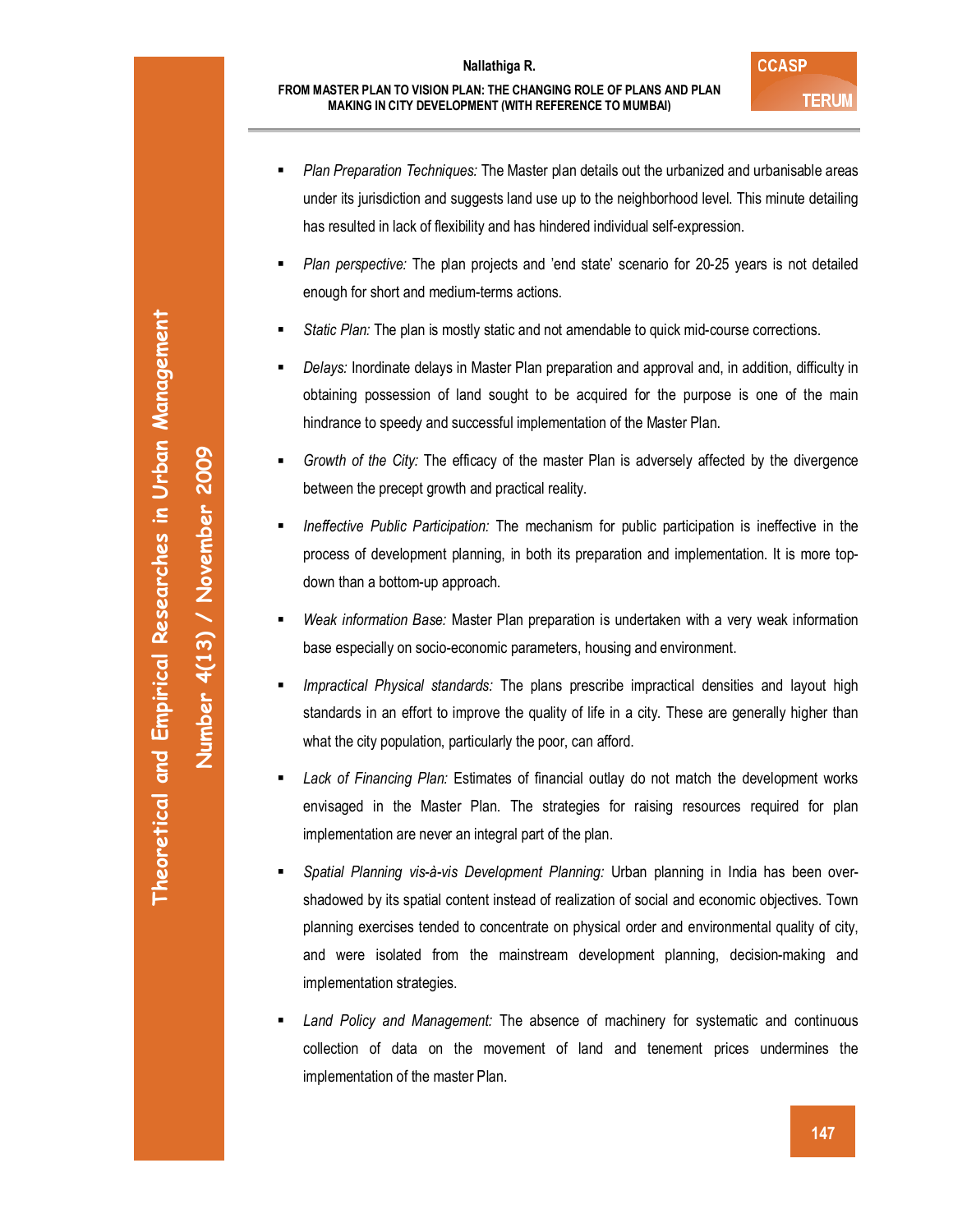- *Private Sector Participation:* Through a significant portion of the development is due to the initiative of the private sector, this factor is not recognized in the Plan.
- *Regulatory mechanism:* The regulatory mechanisms in the Master Plan are to enable better management of the city. But, too restrictive controls are costly enough to provide incentives for breach rather than compliance.
- *Plan Implementation:* The root-cause of the urban maladies has been the divorcing of the plan preparation from plan implementation.
- *Ineffective plan Monitoring:* An institutional and information system does not, generally, exist for plan monitoring. Since the budgetary system does not explicitly take into account the requirement of plan implementation, problem of resources are not periodically highlighted.

Besides these common shortcomings cited, some specific shortcomings have also been cited by the critiques in the context of the India cities e.g., Ravindra (1997) in the case of Bangalore, Meshram (2006) in the case of Delhi and Mumbai. Yet, from time to time, especially at the time of disasters, accusations are made that the comprehensive master plan has not been prepared for the city e.g., Dossall (2005).

# **4. Review of Mumbai's Planning Experience and the need for Vision Plan**

Mumbai's historical past and its planning system evolution until the independence has provided us an overview of how it developed from a cluster of marshy islands to the *urbs prima* of India in the 19th century. The physical development blue prints laid down by colonial traders supported the city growth well in the coming years. The post-independence era of planning in Mumbai is a stark contrast with the growth reinforcing planning approach of colonial planning approach<sup>2</sup>.

# *4.1. First development plan of Mumbai*

The first development plan of Mumbai was initially planned for the period of 1964 to 1977 but extended to the period of 1964-1981. It primarily concentrated on: (i) providing various amenities in line with a land use plan, (ii) shifting the development to the near suburbs; (iii) restricting the operations of industries, trade and population concentration on the island city. This plan met with some inevitable failures – failure to comply with time lines, failure to expand/ improve the existing infrastructure, failure to develop amenities proposed in the plan. These are attributed to the slow pace of planning without a

**Theoretical and Empirical Researches in Urban Management** 

Theoretical and Empirical Researches in Urban Management

-

<sup>2</sup> The discussion foregoing is based on the reference to the material on MCGM website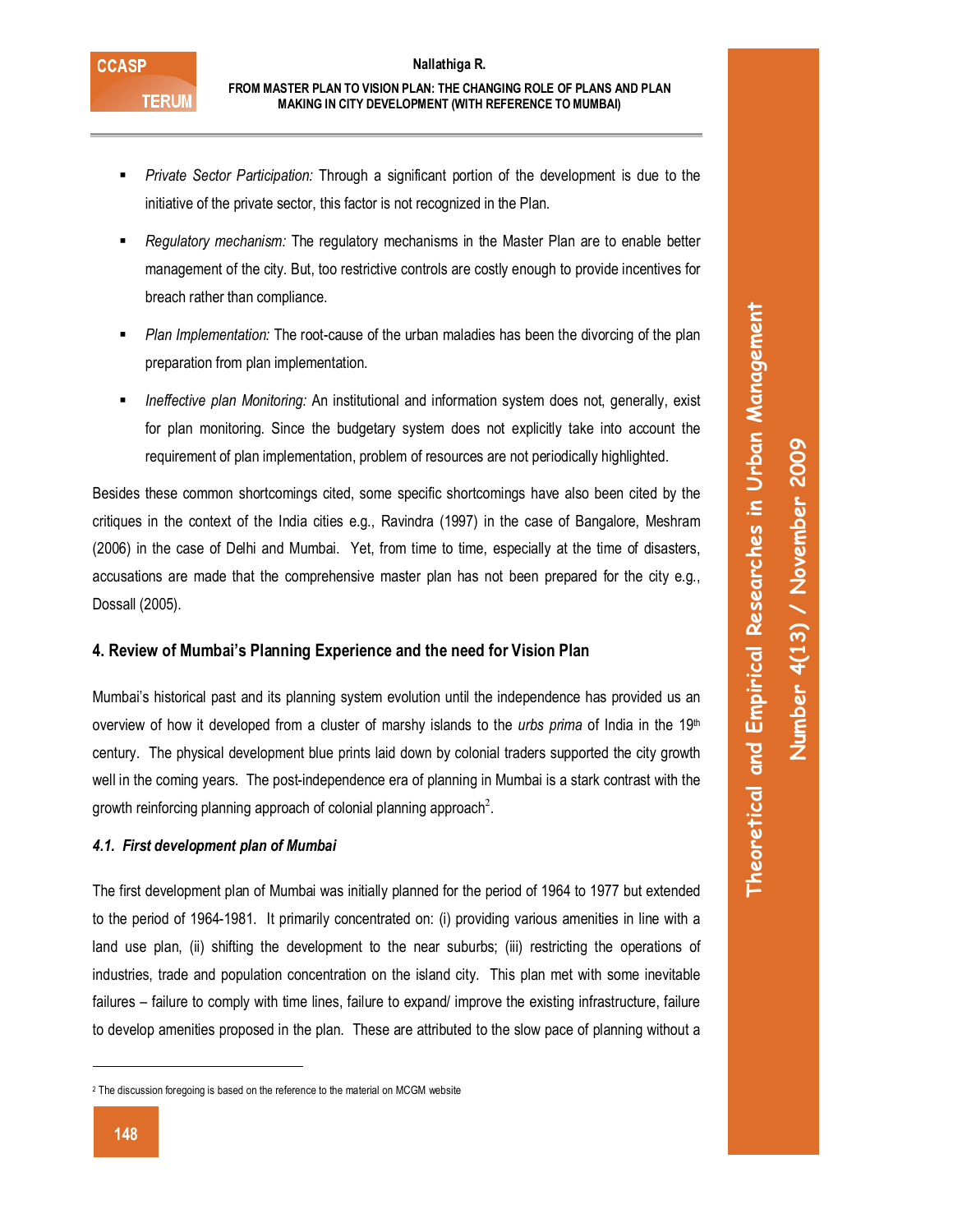realistic assessment of ground situation and there was no budget or strategy to acquire land for the development of amenities. The plan made no attempts to foster industrial or economic growth but aimed to 'decongest' the city in all respects – population density, trade and commerce activity, industrialization and housing. The wholesale markets, port activity, manufacturing industries and bulk material handling were shifted to suburbs. Yet, the city continued to grow – both in terms of economic activity and population – as industries, particularly textiles, were increasingly becoming concentrated and reaping agglomeration benefits. During this period, the proposal for building a satellite city for Mumbai – New Mumbai on the mainland – took shape and it was ultimately realized after almost a decade long city building and has been well described by Shaw (2004). The process of this itself is complex and did not yield success until the land value has risen more than a decade later in the early 1990s.

# *4.2. Second development plan of Mumbai*

The Second development plan was a revised development plan prepared for the period of 1981-2001 initially and it was sanctioned in parts between 1991 and 1993, the last being in 1993. But it is reported to have been extended to the period of 1991 - 2013 now, once again exposing the inordinate delays in the making of plan proposals and getting the approvals. The plan proposals appear to be far realistic when compared to ground situation.

*First*, the plan made provisions for residential land use and housing for a population of 9.87 million by 2001, whereas the population level in 1991 itself was 9.9 million in 1991 and it reached 11.9 million by 2001, leaving a backlog population of 2 million to be accommodated. Even with this low level of growth (1.85 per cent per annum), the population by the end of plan period (2013) can be expected to be around 14 million and the backlog will rise to 4 million.

*Second*, the plan continued to place emphasis on 'decongestion' policy and proposed to develop industrial and office hubs in the suburbs, wherein the infrastructure is woefully inadequate as enough provisions were not made for laying down infrastructure for future growth in the earlier plan. However, it came out with some innovative methods of dealing with the land acquisition and amenity development faced in the previous plan. The use of 'Accommodation Reservations' and 'Transfer of Development Rights' have been effectively deployed to ensure a quick release of land and amenity development. Yet, the plan has not been able to achieve the targets of amenities provision even by these methods (Nallathiga, 2006a).

**Number 4(13) / November 2009**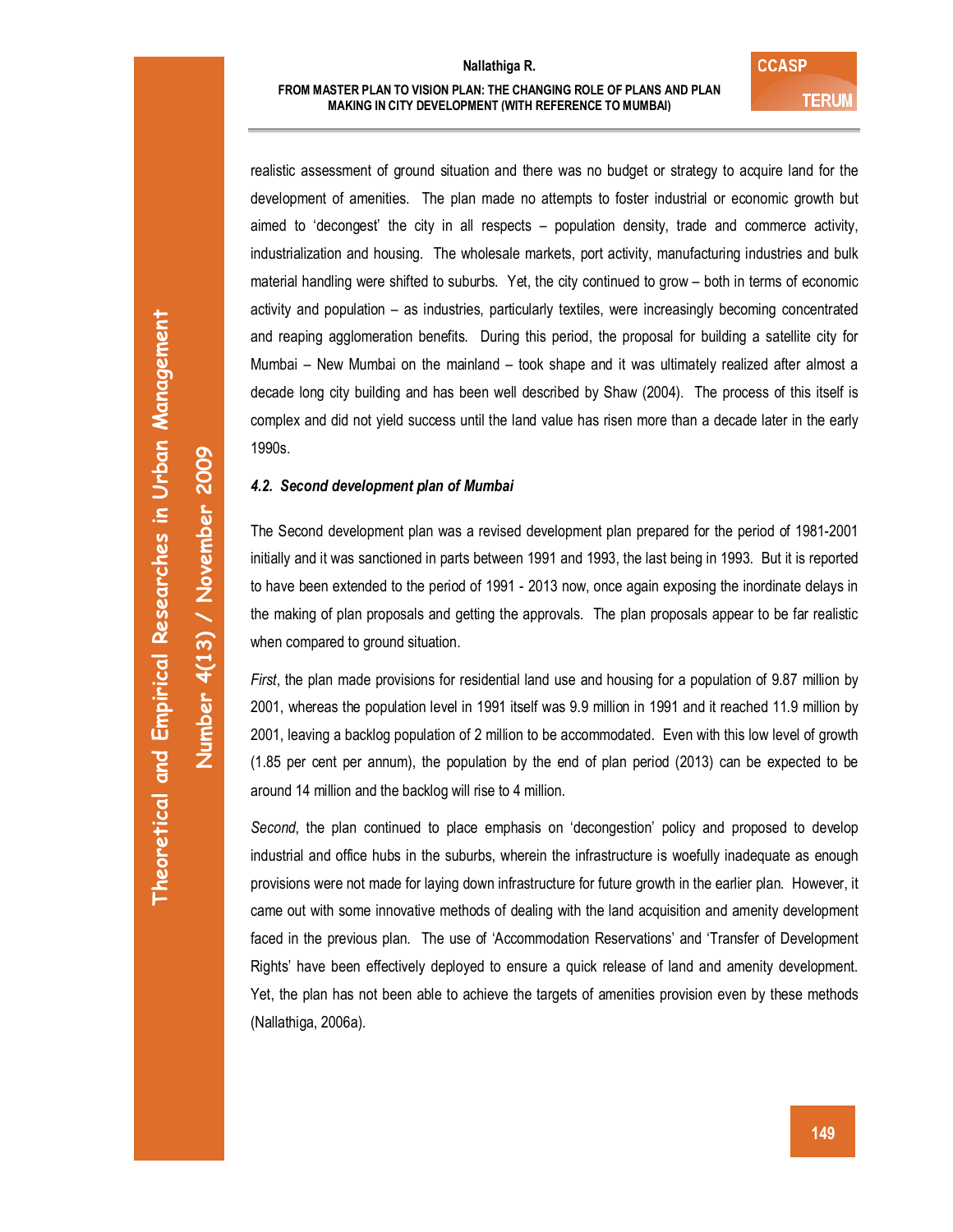### **FROM MASTER PLAN TO VISION PLAN: THE CHANGING ROLE OF PLANS AND PLAN MAKING IN CITY DEVELOPMENT (WITH REFERENCE TO MUMBAI)**

*Third*, the plan came out with much restrictive development control regulations than those in the past that placed uniformly low development densities across the city. The costs of such regulation came to the fore in the form of very high property prices reducing the housing options for the middle class even, leaving aside poor and low income sections (Nallathiga, 2003) and even led to the structural and behavioural changes (Nallathiga, 2004). This led to a deep conflict between economic interests and planning interests as witnessed in the episode of textile mill land redevelopment / sale recently.

#### *4.3. Planning in a new economic era*

The Master plans or development plans of Mumbai serve as good examples of the shortcomings the planning can have in spite of the innovative approaches like TDR and accommodation reservations. In the post-liberalised era after the 1990s, the economic forces began to grippen the Indian cities together with the population pressures (due to changing demographic pattern) and many of them have not been able to cope-up with these pressures to provide the basic services for living, working and organizing business. The resulting effect is on the economic growth prospects of the city *per se* and the marginalization of work force (Sivaramakrishnan, 2002). There appears some perceptible threat to the 'sustenance' of the economy growth and the quality of life of citizens, if no corrective measures were taken on account of either general neglect of these issues or the lack of will for concerted action on part of all stakeholders. In a globalised world, the competitiveness of a city in attracting the investments is critically dependent upon the factors relating to the growth prospects, access to capital and knowledge, and availability of good infrastructure facilities (Rondinelli *et al* 1998). Whereas the first factor is more related to the city's capacity to adapt to the changing economic structure and the second factor has more links with its institutional base, the third factor is a critical element that is highly dependent upon the creation of good infrastructure through deployment of public resources, planning and management. As economic growth and competitiveness of a city assumed importance in the post-liberalised India, urban planning has to take different course and alternative approaches that complement and reform the traditional methods need to find place after economic liberalization. A city which fares poor in terms of both the provision of essential services and a good quality of life will certainly not be in a position to attract investments and businesses will not favour locating in such cities.

It becomes imperative, therefore, for the cities to perform well on both the above parameters in order to remain competitive in attracting investments (Harris, 2002). This is more so in the era of globalization wherein domestic economies thrive by producing and selling goods and services in a competitive global market. What this means is that the cities not only have to compete with national peers but also with international peers in the regional blocks as well as the globe in the production of goods and services **Theoretical and Empirical Researches in Urban Management**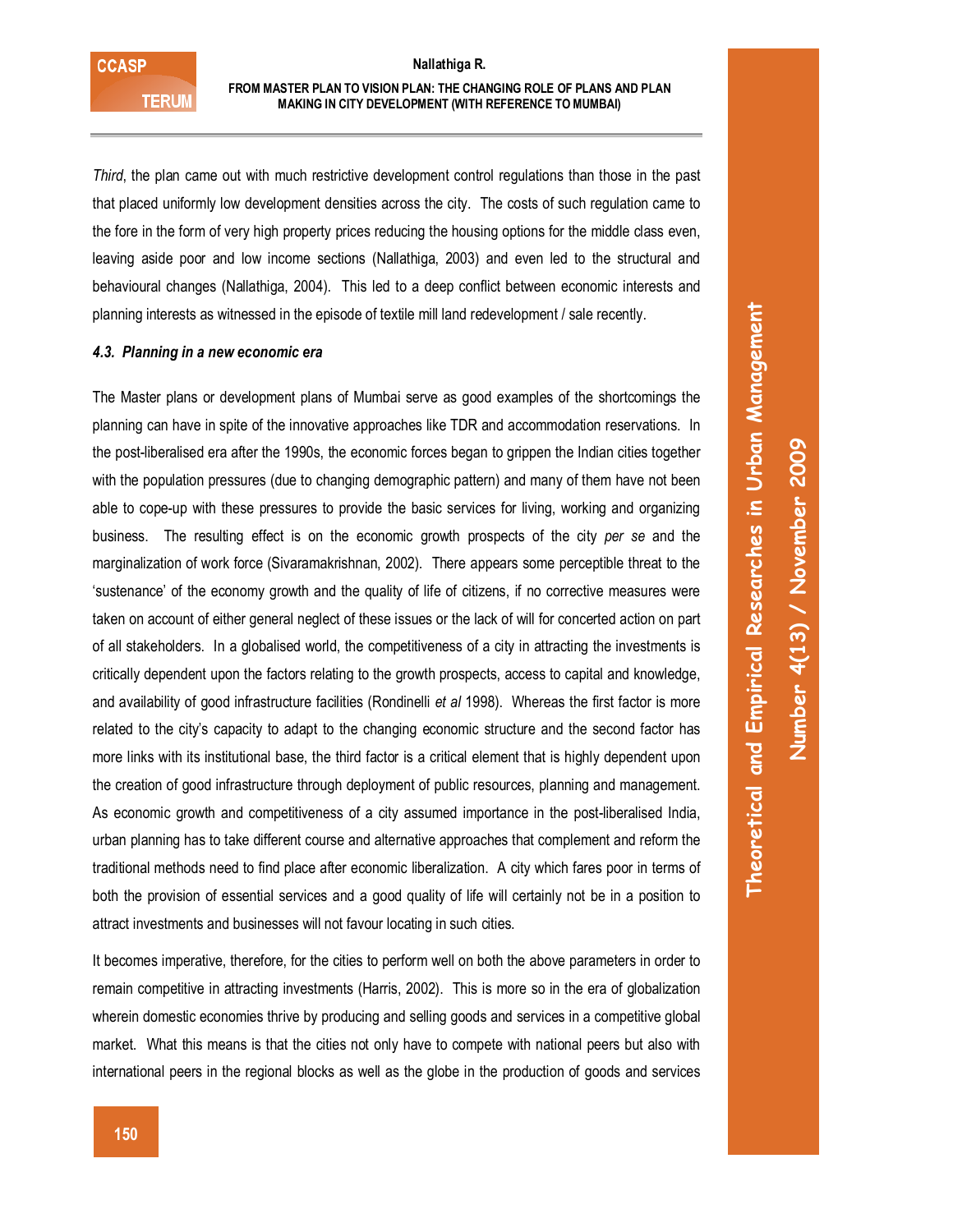for which all factors need to contribute in an efficient manner (Scott, 2001). It is in this context that the city development vision and a strategy for implementing it become important, as emphasized in this paper. The importance of having such development vision and strategy in making the city competitive and liveable has also been demonstrated by the undertaking of such plans by several cities. Johannesburg, for example, has prepared a development vision plan 'iGoli' to transform the city in terms of service delivery and economic growth through a city development strategy identifying various initiatives in the short, medium and long run (Joburg, 2002). Vision planning has become a practice among several UK cities. The Salford city also prepared a vision plan to kick-start regeneration of the city through a variety of interventions (Salford City Council, 2006).

# **5. Mumbai's Vision Plan**

# *5.1. Mumbai's Development Vision*

Mumbai's historical past when it was the *urbs prima* soon disappeared when the manufacturing industry, particularly textile mills, began to move away for various reasons. With a declining manufacturing and yet emerging service sector, the hitherto position of the economic hub of the country itself came under clouds of low economic growth and declining quality of life – costly housing, poor amenities, long commute etc. At the same time in an era of globalization, it needs to compete with other cities in attracting investments from across the globe on one hand and service the global markets with competitive products of its firms. Therefore, the city needed interventions that would improve its position not only within the country but also across the world, and to steer into this direction a vision plan was prepared with the aim of transforming the city into a world class city offering globally competitive environment conducive for investment inflow from across the globe. The interventions would not only cater to the businesses but improve the quality of living of all citizens across the board.

# **Box 1 Mumbai's Vision Statement for 2013**

*Mumbai's aspiration is to become a world-class city in the next 10-15 years. In order to achieve this, it needs to be distinctive on the dimension of economic growth and above average on quality of life. It will therefore need to step up economic growth to 8-10 per cent by becoming one Asia's leading service*  hubs, with a fast-growing manufacturing base in the hinterland. On the quality of life dimension, it *needs to move from average to above average on mass transport, from poor to above average on private transport, housing, safety & environment, financing and governance. It also needs to improve to above average in water/sanitation and education to world class in health care.* 

**Number 4(13) / November 2009**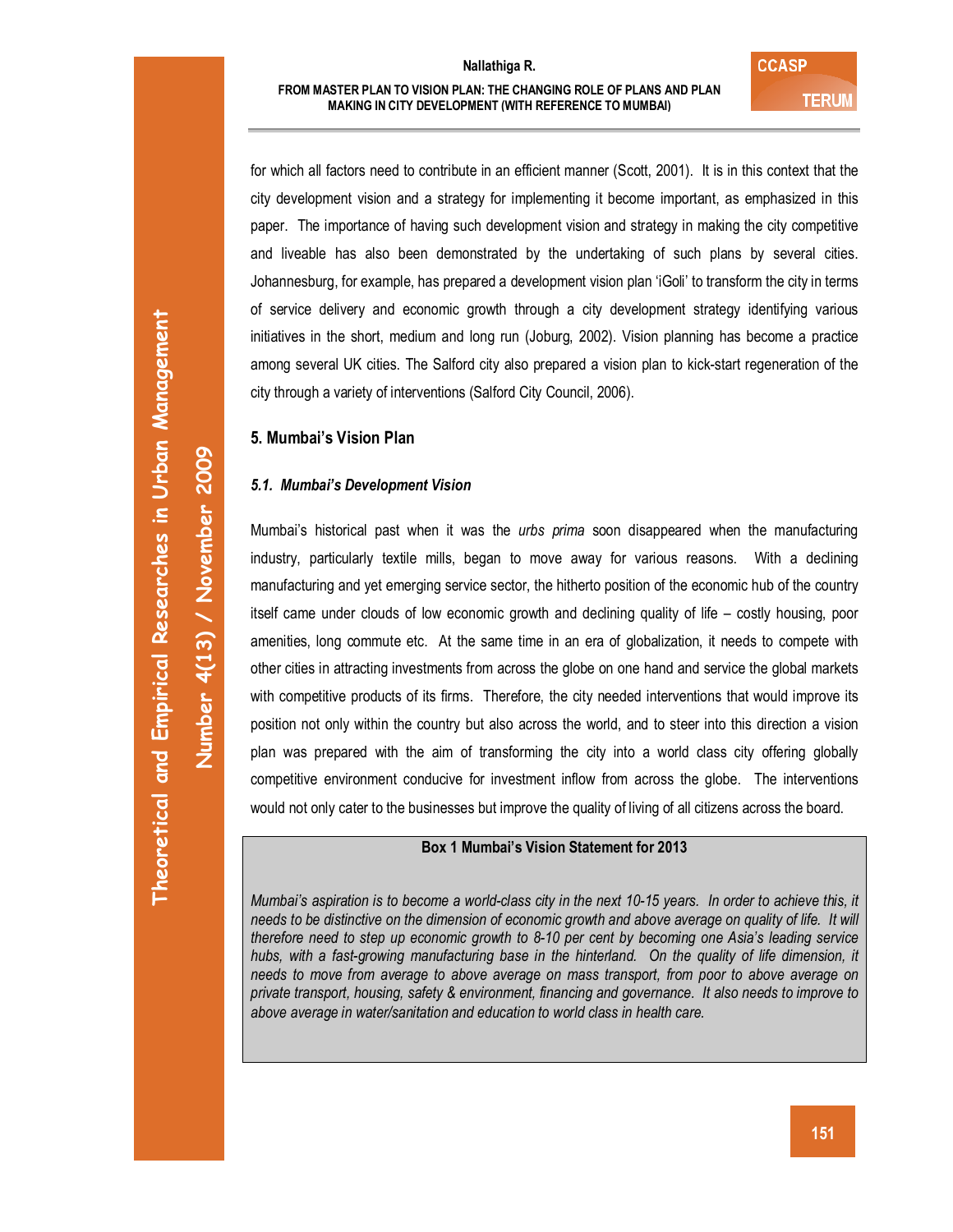This was initiated by Bombay First, the city policy research and advocacy non-profit organization, and executed by the McKinsey, the globally renowned consulting firm. The vision statement of the plan reads as in Box 1.

# *5.2. Vision Setting Methodology*

The vision plan for the development of Mumbai was not done on an *ad hoc* method, but it followed a methodology that combined using the analytical, consultative and deliberative processes in setting the vision and the underlying aspirations so that they can be targeted to be achieved over a ten-year time horizon. The methodology therefore followed an analysis through benchmarking studies of the peer cities (or, emulate-worthy cities) and the learning from successful city transformations for laying down the aspirations of city development. A consensus on these aspirations was achieved through wider consultations with major stakeholders – key government institutions and agencies, business groups/chambers of commerce, and non-profit/non-government organizations.

For the purpose of benchmarking, about ten cities were considered, of which three were Indian cities, and the parameters of benchmarking included:

- **Mass transport**
- Private transport
- **Housing**
- **Environment and Safety**
- Water and sanitation
- **Healthcare**
- **Education**
- Resource generation
- **Governance**

For ensuring that the aspirations based on the benchmarks would lead to right kind of transformation, it was felt that case analyses of few such successful transformations was required, for which two international cases i.e., Cleveland and Shanghai, and two Indian cases i.e., Hyderabad and Bangalore, and three recent examples – Surat, Nagpur and Thane were chosen. The learning from these cases has helped in building consensus on city development strategy in the consultative workshops with the

**Theoretical and Empirical Researches in Urban Management**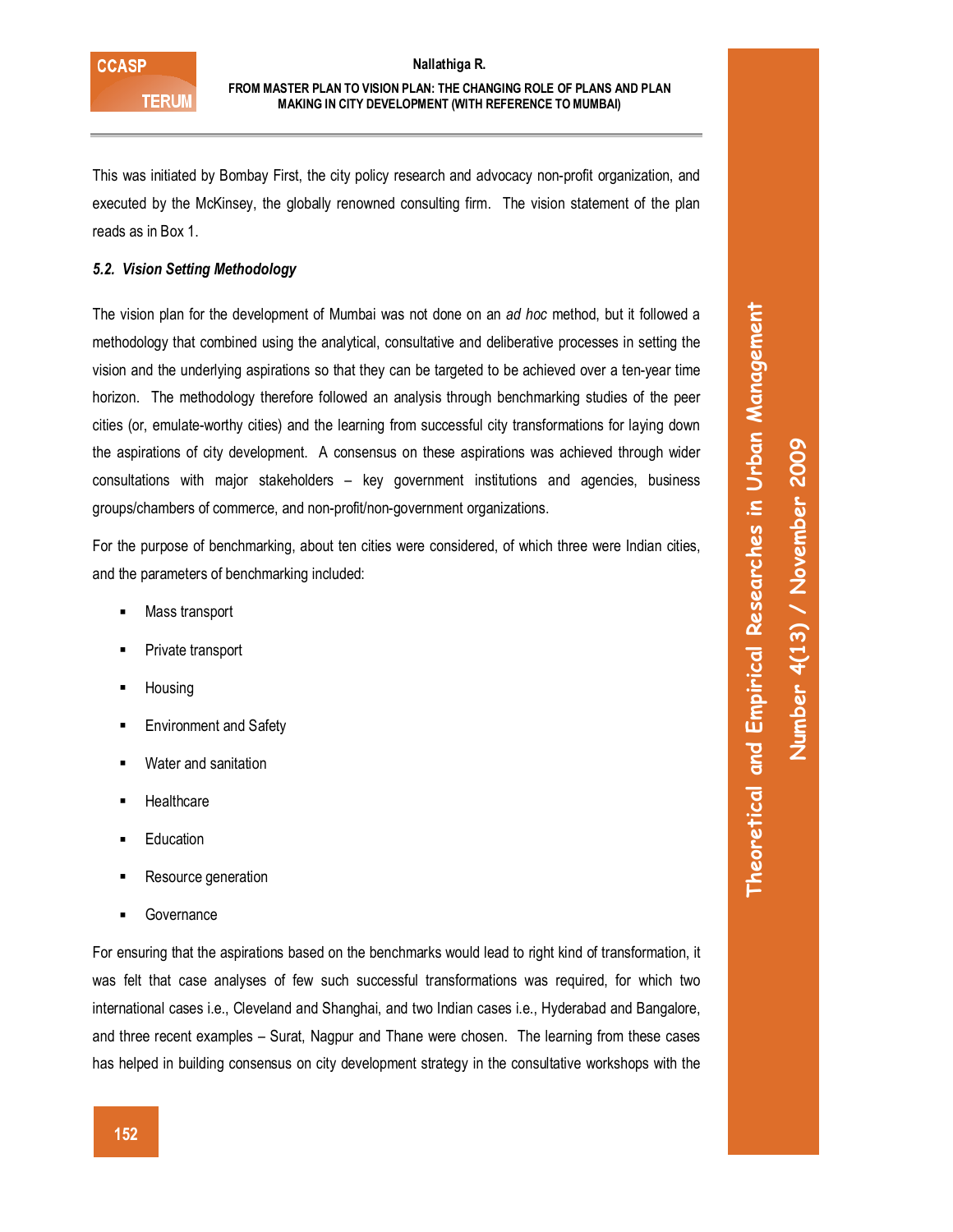stakeholders. The city development vision was therefore structured through combining city development needs with the aspirations laid down through bench mark studies.

# *5.3. Structure of the Vision Plan*

The vision statement above summarized the intents and aspiration of the city's development in the future. The broad structure of the vision plan is shown in figure 1, which features the strategic actions needed for achieving the vision goals.



FIGURE 1 - STRUCTURE OF THE VISION PLAN

**Number 4(13) / November 2009**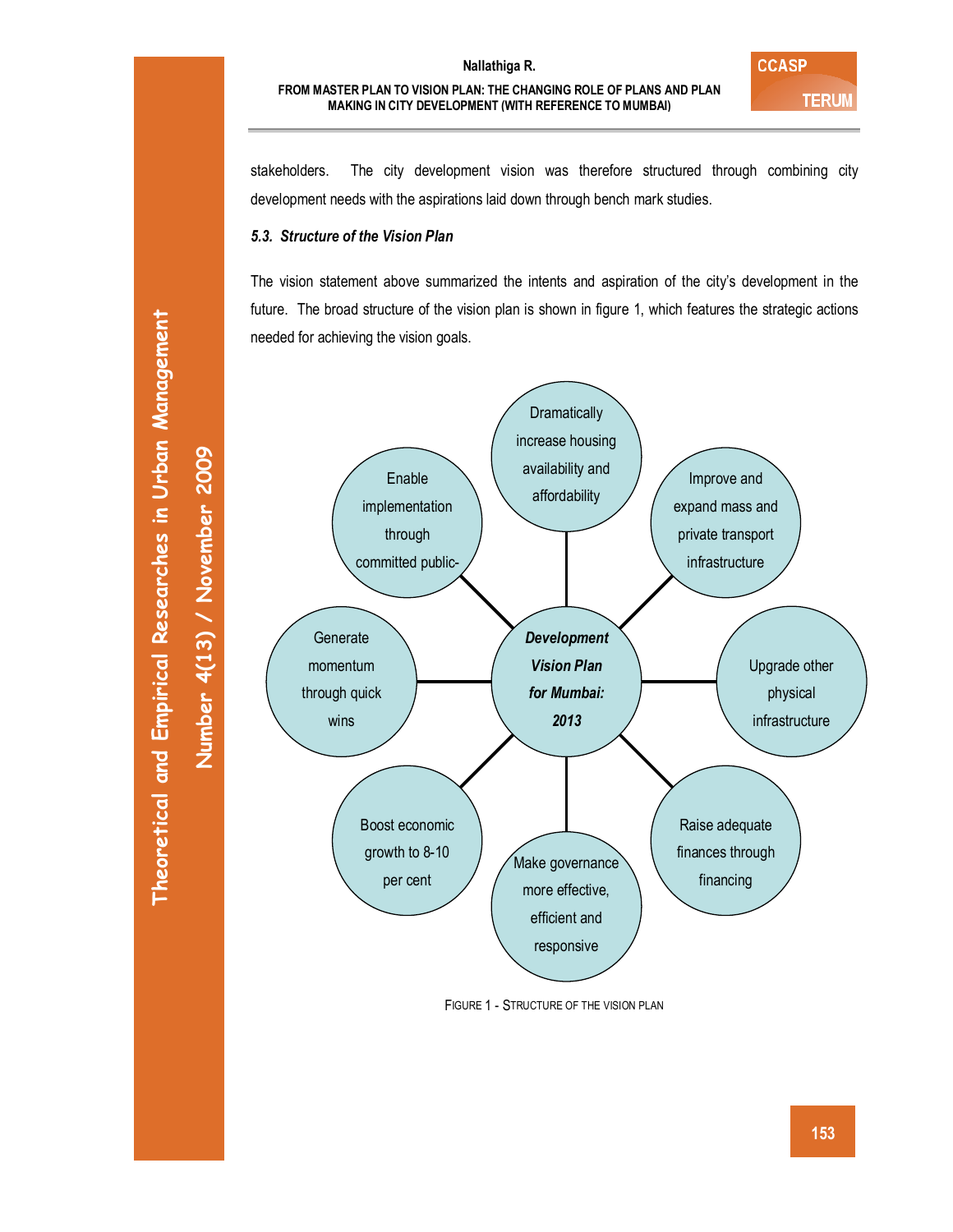#### **FROM MASTER PLAN TO VISION PLAN: THE CHANGING ROLE OF PLANS AND PLAN MAKING IN CITY DEVELOPMENT (WITH REFERENCE TO MUMBAI)**

TABLE 3: STRUCTURE OF VISION PLAN

| Boost economic growth to<br>Target four high end services - financial services, healthcare,<br>٠                                         |  |
|------------------------------------------------------------------------------------------------------------------------------------------|--|
|                                                                                                                                          |  |
| 8-10 per cent<br>IT/ITES and entertainment & media                                                                                       |  |
| Create jobs in three low end sectors – construction,<br>$\bullet$                                                                        |  |
| hotels/tourism/recreation and modern retail                                                                                              |  |
| Convert hinterland into a manufacturing and logistics hub<br>٠                                                                           |  |
| Lower tax rates to make Mumbai a consumption centre<br>٠                                                                                 |  |
| Inner ring rail network for the city<br>Improve and expand mass<br>$\bullet$                                                             |  |
| private<br>Inner ring free-way for the city<br>and<br>transport<br>٠                                                                     |  |
| infrastructure<br>Mumbai Trans Harbour Rail and Road Link<br>$\bullet$                                                                   |  |
| Tactical initiatives to optimize the current rail and road network<br>$\bullet$                                                          |  |
| Increase land availability by 50-70 percent<br>Dramatically<br>increase<br>$\bullet$                                                     |  |
| Create 800,000 low income houses to rehabilitate existing slum<br>housing availability and<br>٠                                          |  |
| affordability<br>dwellers by redesigning the Slum Rehabilitation Authority                                                               |  |
| Build 300,000 additional low-income housing units by creating<br>$\bullet$                                                               |  |
| 'Special Housing Zones' through targeted incentives                                                                                      |  |
| Create islands of excellence through integrated development                                                                              |  |
| Redevelop the city block-by-block                                                                                                        |  |
| other<br>Create a safer law and order environment<br>Upgrade<br>$\bullet$                                                                |  |
| infrastructure<br>Reduce air pollution<br>$\bullet$                                                                                      |  |
| Increase availability and reduce contamination of water<br>$\bullet$                                                                     |  |
| Create more viable options for the disposal of solid waste<br>$\bullet$                                                                  |  |
| Upgrade access to and quality of education<br>$\bullet$                                                                                  |  |
| Improve healthcare services<br>$\bullet$                                                                                                 |  |
| Raise adequate financing<br>Increase in user charges and collection efficiency<br>$\bullet$                                              |  |
| Improvement in the MCGM's own efficiency<br>$\bullet$                                                                                    |  |
| Better utilization of Government land assets in and around<br>$\bullet$                                                                  |  |
| Mumbai                                                                                                                                   |  |
| Create the right structure<br>Make governance more<br>$\bullet$                                                                          |  |
| Make the concerned agencies accountable by instituting target<br>effective,<br>efficient<br>and                                          |  |
| setting, MoUs and monitoring processes<br>responsive                                                                                     |  |
| Streamlining the key processes such as building approvals and                                                                            |  |
| using IT all levels of government interaction<br>Generate<br>Beautify and decongest five north-south and five east-west<br>momentum<br>٠ |  |
| corridors<br>through quick wins                                                                                                          |  |
| Institute a report card system for all wards in MCGM                                                                                     |  |
| Improve airport ambience and emigration/immigration clearance<br>$\bullet$                                                               |  |
| Build an additional 300 public toilets through public-private                                                                            |  |
| partnerships                                                                                                                             |  |
| Promote NGO and corporate sponsorship to restore and                                                                                     |  |
| maintain the 325 public open/green spaces                                                                                                |  |
| Levy property tax on market value along with a self-assessment                                                                           |  |
| option                                                                                                                                   |  |
| Create a single coordination body<br>implementation<br>Enable<br>$\bullet$                                                               |  |
| through committed public-<br>Make key agencies accountable for results<br>$\bullet$                                                      |  |
| private resources led by<br>Encourage active corporate and NGO participation                                                             |  |
| the Chief Minister                                                                                                                       |  |

Source: Bombay First – McKinsey (2003)

**Theoretical and Empirical Researches in Urban Management**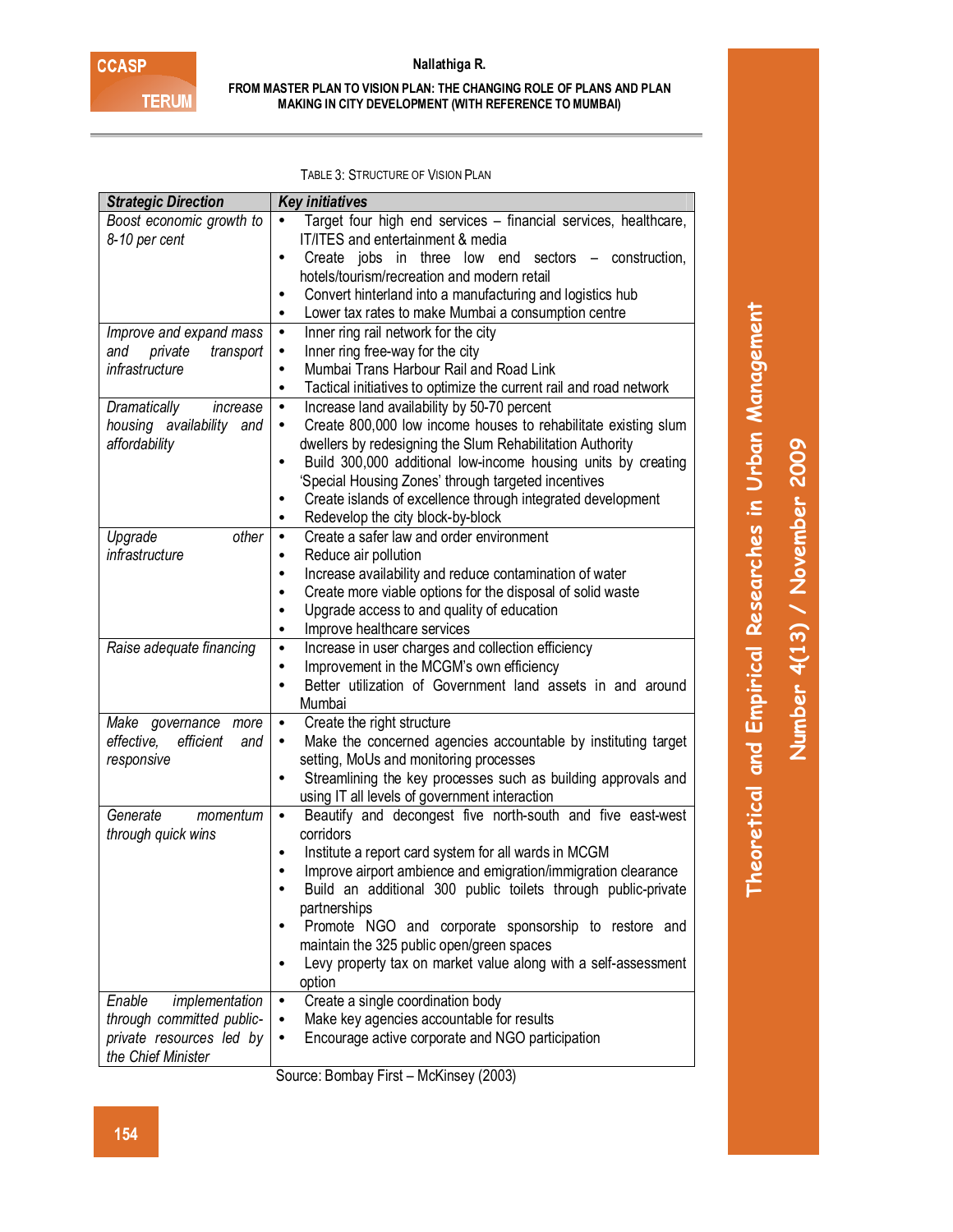The above strategic actions lay down directions for city development to primarily deal with economic development, physical infrastructure, social infrastructure, development financing, governance improvement, quick wins or immediate interventions and implementation mechanism. The strategies actions and specific initiatives for achieving the vision are outlined in table 3. Besides this structure, a blueprint outlining the interventions, institutions, financing and implementation structure for achieving Mumbai development vision has also been prepared which can be found in Bombay First-McKinsey (2003) and it is also described in Nallathiga (2006b).

The vision plan presented a set of actions that need to be undertaken in order to realize the aspirations spelt out in the city development vision. However, inevitably, the implementation of these actions lies in the hands of the state government, local government and other government agencies. The process would not have gone a step further without establishing an appropriate implementation mechanism. Also, legitimacy to the vision plan was possible only through official promulgation. A Task Force was therefore set up to carefully study the recommendations and suggest actions in the broad themes. The Task Force in association with the thematic sub-committees had finalized a vision plan with the suggestions more or less in line with the earlier vision plan. The various constituents of government – state, local and agencies – gave undertakings and their own set of action broadly in line with the vision plan. These deliberations and collaborations were facilitated by a host of non-profit organizations led by the Bombay First. The final vision plan for Mumbai has been put forth by the Government as GoM (2005) spelling out proposals based on the earlier report and task force findings.

# **6. Summary and Implications**

Master plans or Development plans have been the origins of change in the urban environment – both physical and socio-economic – in India for the past several decades. They were taken as given from the past colonial system prevalent before the independence without enshrining the good features. The result of this traditional planning approach in the form of master plans is turning out to be frustrating because of the unrealistic plans; long time taken for their preparation and approval, ill adequately or inadequately thought or planned proposals etc. These features of plans and plan making together with implementation hurdles are forcing the exploration of alternative methods. Moreover, urban planning in the past was primarily influenced by central planning principles of the post-independence era and assumed the characteristics of monopolist. In the liberalized era and globalised world, the planning processes have to serve the economic and social objectives of the society through creation of a growth enabling physical environment. This changing context itself calls for identifying alternative approaches and strengthening existing planning mechanisms and institutions. The latter has been discussed to

**Number 4(13) / November 2009**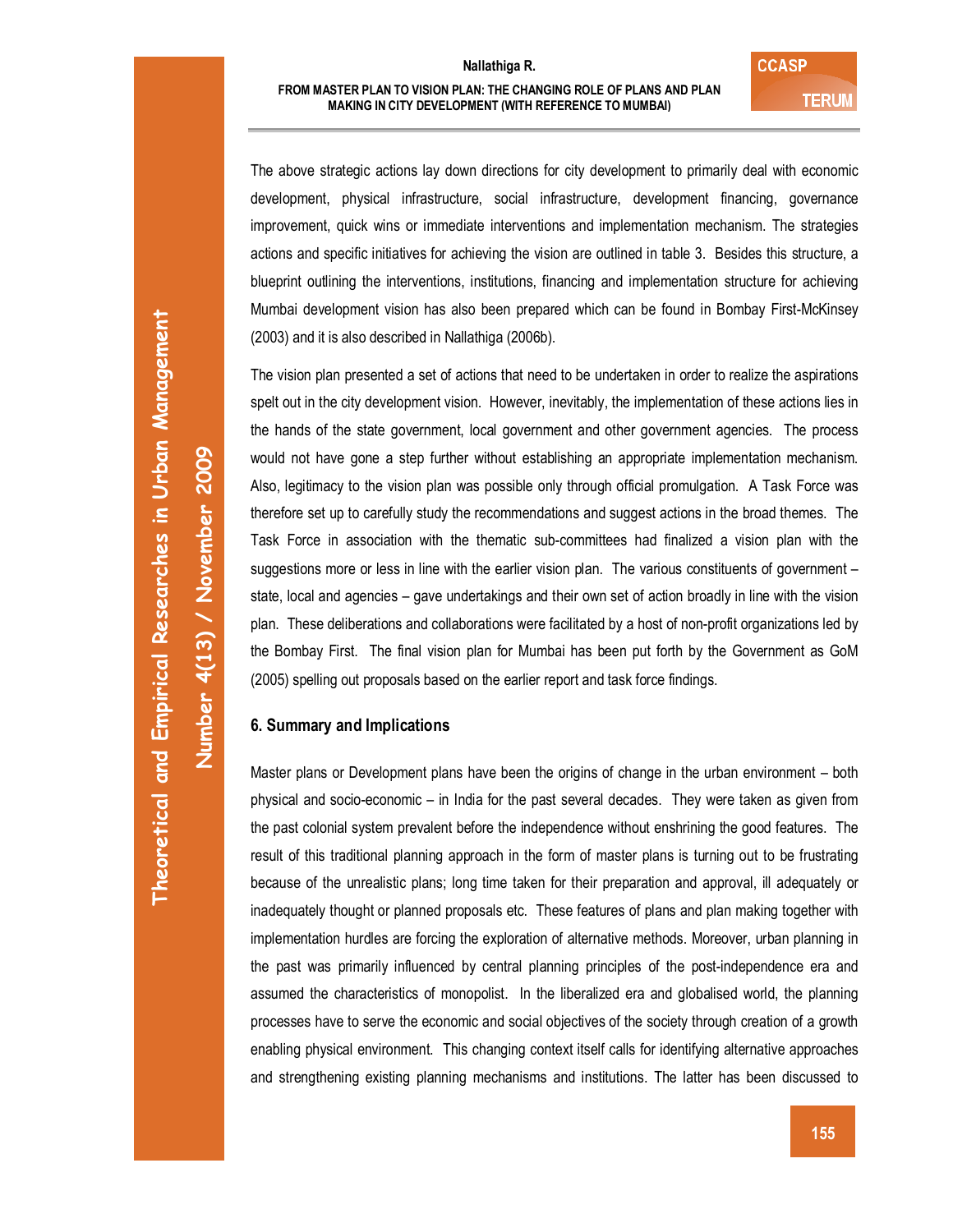### **FROM MASTER PLAN TO VISION PLAN: THE CHANGING ROLE OF PLANS AND PLAN MAKING IN CITY DEVELOPMENT (WITH REFERENCE TO MUMBAI)**

some extent in the decentralization of development planning to local level under the constitutional (74th Amendment) Act, together with the responsibility of resource and financial management, but the former requires new approaches that complement the traditional planning, one of them is the vision planning or perspective development planning, which is discussed in the paper. Mumbai is one of the vibrant and historical cities in India with the past glory of *urbs prima* of India. However, as development planning did not pay much attention to growth supporting environment and the master plans have several shortcomings as found in other Indian cities it began to lose on providing better environment – physical and socio-economic. The vision plan is an attempt to provide a development perspective by identifying the strategic interventions and the benchmarks so that it can move on to the growth path and provide a better economic and physical environment. It serves as an example worth emulation to other Indian cities that are aiming to improve their urban environment. Mumbai's experiment is considered as bold and highly ambitious (Cities Alliance, 2006), but it is a model that is worth looking at while other cities can evolve different models to provide a perspective of the city's development in the next ten year time horizon.

# **REFERENCES**

- Bombay First McKinsey (2003). *Vision Mumbai: Transforming Mumbai into a World Class City*, Report submitted to the Government of Maharashtra, Mumbai
- Cities Alliance (2006). The role of City Development Strategies, *Guide to City Development Strategies*, Cities Alliance, Washington DC.
- Chandrashekhar (2005). Mumbai before Development Plan. Retrieved July 26, 2006 from <www.accommodationtimes.com/freesection> .
- Cullingworth, B. J. and Nadin, V. (2001). *Town and Country Planning in the UK*, Routledge, London.
- Dossal, M. (2005). A Master Plan for the City: Looking at the Past, *Economic and Political Weekly*, September 3, 2005, pp 3897-3900
- GoM (2005). Transforming Mumbai into a World-class City, *Report of Chief Minister's Task Force*, Government of Maharashtra, Mumbai.
- Harris, N. (2002). Cities as Economic Development Tools, *Comparative Urban Studies Project Policy Brief*, Woodrow Wilson International Center for Scholars.
- Joburg (2002). iGoli: City Development Plan of Johannesburg, Presentation made by the team of *Joburg* initiative and the World Bank representatives to the Bombay First on May 17, 2004.
- Mehrotra, R. and Dwivedi, S. (1995). *Bombay: The Cities Within*, Oxford University Press, New Delhi.
- Meshram, D. (2006). Master Planning Approach: Constraints and Prospects, In, P S N Rao (ed) *Urban Governance and Management: Indian Initiatives*, Kanishka Publishers, New Delhi, pp 108-124.
- Nallathiga, R. (2006a). Utilising transferable development rights into city development: a case of Mumbai, *Nagrlok* XXXVIII(2): 1-12.

**Theoretical and Empirical Researches in Urban Management**